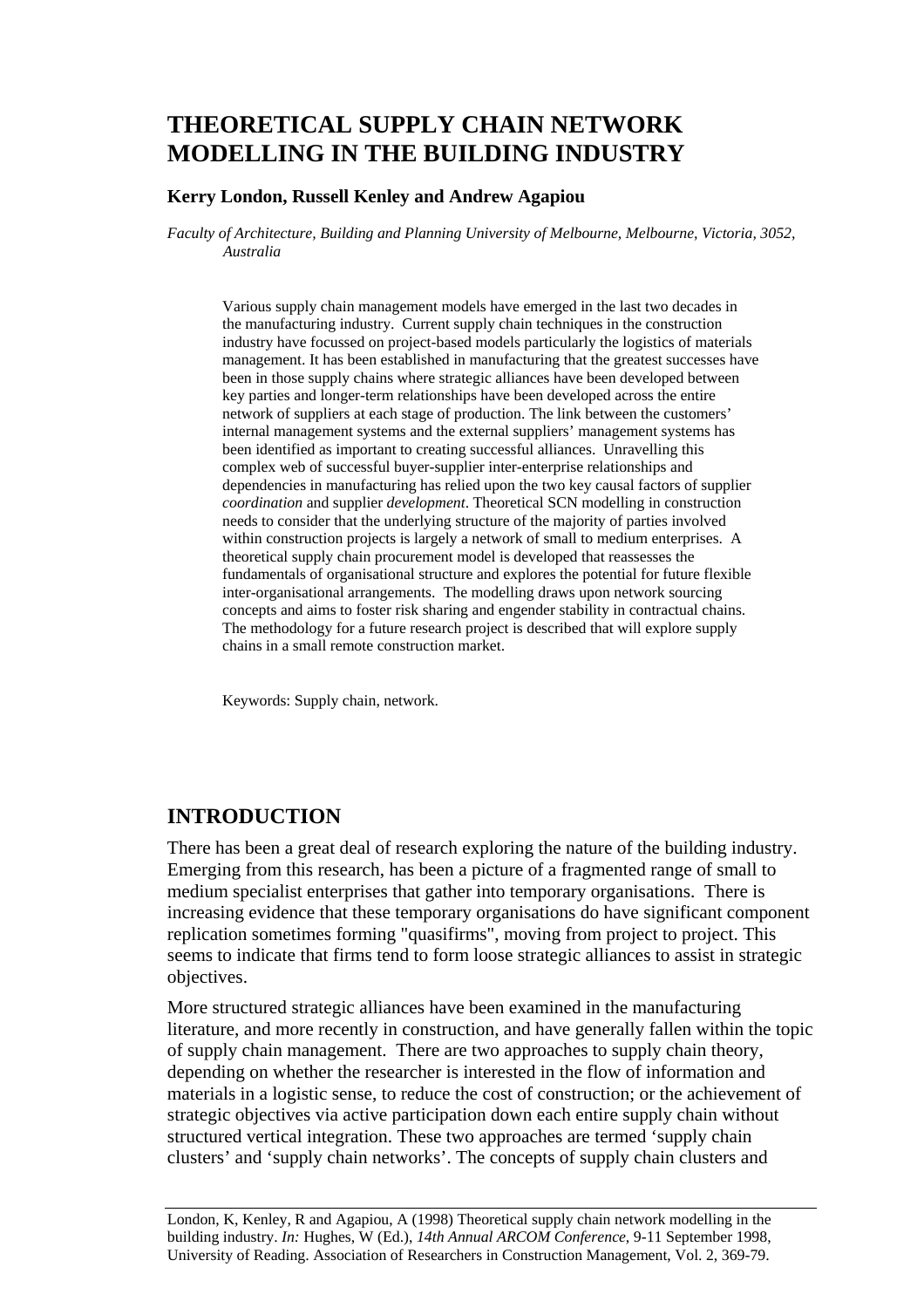supply chain networks in the construction industry are introduced and the difference is discussed briefly.

The latter view of supply chains forms the basis of this paper, which substantiates the need for exploring the development of a theoretical supply chain procurement model through a review of existing literature. Certain causal factors of organisational networks that affect stable relationships and reduce financial risk in supply chains are considered as a framework for supply chains in building procurement. Finally, a research project methodology is offered and outlined as the first stage in the development of this supply chain procurement model.

# **BACKGROUND**

The building industry in Australia is predominantly structured of small firms with 98% employing less than 20 employees and with 88% of establishments with low annual turnovers, of less than \$500 000 (Gyles 1992). This is not a phenomenon only applicable to the Australian industry as similar trends indicating the important role of small firms in the construction industry were uncovered in research in Asia in the last 10 years and the UK in the early '70's (Hillebrandt 1971).

In Australia particularly, the contribution of small enterprises to the construction industry is very significant, yet the emphasis to date has mainly been on the role of major firms on large projects (Gyles 1992). In recent times policy makers have begun to consider the role of small to medium enterprises (SMEs) with broad national strategies aimed at improving the ability of SMEs to access government business with the view to assisting economic growth in the industry (APCC 1997). The premise behind such strategies is that SMEs are an integral part of economic reform in the industry and that they are to be encouraged to participate further in the contractual chain. There is little doubt then of the importance of SMEs and that it is worthy of investigation. Further to this claim is that one of the key issues in this area of research is to explore the nature of the interfaces between small and large firms.

The widely accepted view is that this industry is fragmented and fraught with shortterm relationships that form to react to particular and unique projects. Although this creates a responsive and dynamic environment there is often little regard to the development of long-term relationships and stability, which will support economic growth within the industry. However, there are indications that under *certain conditions* long-term and stable relationships do form within some networks, which is contrary to the current fragmented view of the industry.

One of the most significant studies related to the nature of relationships in this area is on the US housing industry. This study considered organisational issues and in particular the relationships between subcontractors and contractors (Eccles 1981). From this, Eccles describes project organisations as being within the framework of a 'quasifirm'.

*…a contracting mode intermediate between the relational contracting modes of bilateral governance (obligational contracting) and unified governance (internal organisation) is the preferred mode for construction work given certain conditions. I call this mode of form the 'quasifirm'. This organisation based on a set of stable relationships between a general contractor and special trade subcontractors, is analogous to the inside contracting system in manufacturing.* (Eccles 1981 p335-336)*.*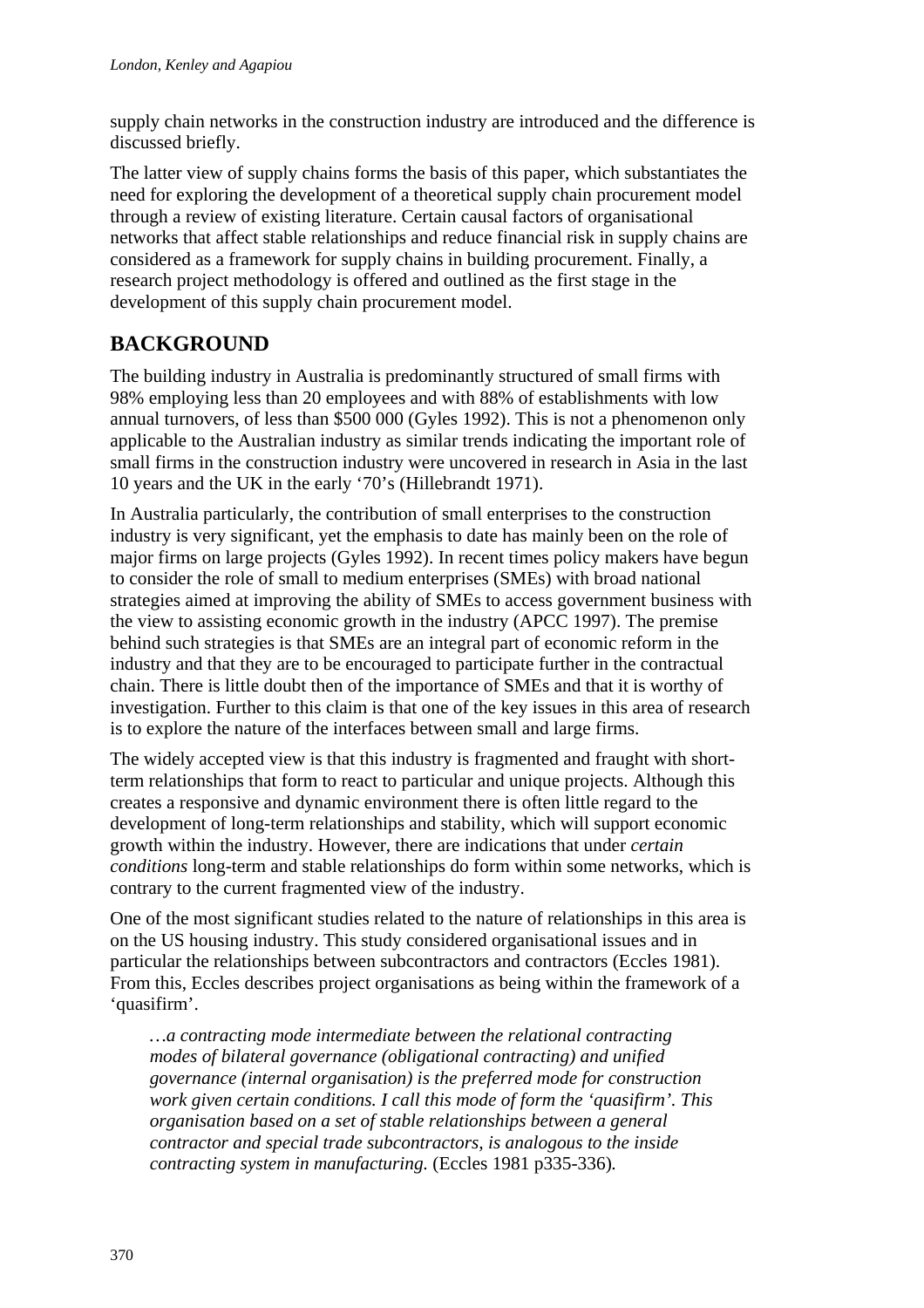Empirical data supporting the existence of the 'quasifirm' was taken from 26 residential homebuilders in Eastern Massachusetts. Eccles (1981) notes that general contractors who retain the services of special trade subcontractors execute construction projects. This form of organisation is preferable to *vertically integrating*<sup>4</sup> these trades because of the transaction cost implications of construction technology. From the results it was claimed that the general contractor and special trade contractors could when *conditions permit* form a stable organisational unit even though most projects are market based through competitive bidding. This organisational form, called here the 'quasifirm', is analogous to the 'inside contracting system' discussed by Williamson (1979). Eccles (1981) used Williamson's (1979) transaction cost approach to support the theoretical existence of the quasifirm in the construction industry. It is important to note at this point, that the 'quasifirm' study sample was restricted to one sector of the construction industry and excluded civil engineering and non-residential projects.

However, the Royal Commission into Productivity of the Building Industry in New South Wales seems to support the phenomenon of the 'quasifirm' by concluding that subcontractors consistently work for the same contractor (Gyles 1992). In one of the studies, it was indicated that of 396 subcontractors surveyed, 36% estimated that their total workload was committed to one client organisation - a contractor or client. A similar percentage (34%) had only worked for the three next largest customers. Thus 70% of subcontractors only work for three clients (Gyles 1992). This strongly suggests that informal alliancing already exists in the industry.

The evidence of a strong network cluster between contractors and subcontractors should be seen in the context of the money trails on construction projects. Preliminary studies on mapping money trails on construction projects (Gyles 1992) have indicated that subcontractors take approximately 80% of the cost of which a little over half of that is derived from materials. The following diagram summarises the money trail from client to consultant, contractor, sub- contractor and materials suppliers.



**Figure 1**: Construction Industry Money Trail (adapted from Gyles 1992)

The importance of this study is that it highlights where the majority of cost to the client is and the potential to impact on costs in the supply chain through client decisions. This suggests that the research to date with materials management and the associated logistics approach taken for supply chain management is important research, however a premise to this approach seems to have been to exclude other significant parties. For example with current procurement models there has been little interest or scope for clients to impact on the supply chain through direct decision making processes.

<sup>&</sup>lt;sup>4</sup> The extent to which a firm is responsible for producing all the inputs for its products (Eccles 1981)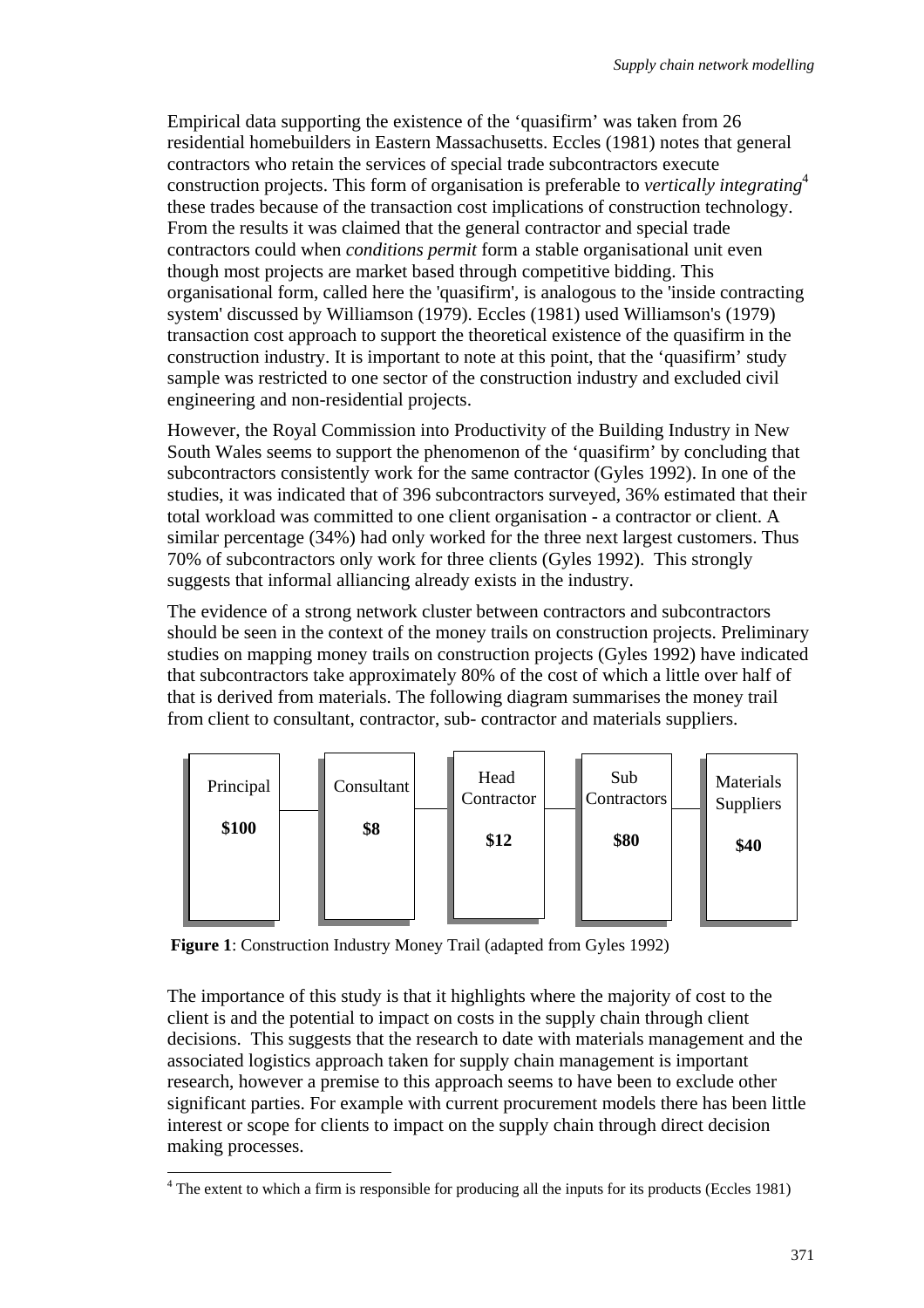## **SUPPLY CHAIN THEORY**

There are two primary schools of thought within supply chain theory in the construction industry. The first is associated with logistics theory and is exemplified by reducing waste through efficient management of the flow of supply of materials to site. Evidence suggests that the primary focus for the logistics concept in construction should be on information flows (ie coordination and communication activity) between project participants during design and construction phases (Agapiou et al 1998). This view concentrates on the logistics of construction process, and views supplier interaction as clusters of subcontractors concentrated around the contractor. Although suggestions of 'new' (non-traditional) roles for materials suppliers have been clear it is not as clear what the implications of such new roles will be on the organisations involved.

The second school is associated with 'lean' thinking (Womack and Jones 1996) and seeks to create value across the entire chain of supply, with the logistics of production as a necessary and integral subset of the broader perspective. It is contended that in the construction industry, similar to supply chain theory in manufacturing, the two approaches are appropriate and are examining related problems with a different perspective.

Much of the literature in the construction industry has focussed upon the construction phase and the management of the supplier, subcontractor and contractor relationships (Hinze and Tracey 1993, O'Brien 1995, Agapiou *et al.* 1998). The significant areas pursued have been materials management and off-site fabrication through such techniques as logistics (Agapiou et al 1998) and lean construction (Horman 1997, Howell 1997) in seeking to achieve waste minimisation in cost and time.

O'Brien (1995) adopted supply chain theory from manufacturing to construction and developed a model that relied upon the project as a 'nexus of many supply chains each with its distinct properties.' This model was quite focussed upon the construction site and management of production flows between off-site to site. It was observed that there are multiple supply chains and that interference on site causes off site supply chains to interact just as off site delays cause interaction on site. A systems approach to supply chains was advocated that sought to reduce global costs in the supply chain and that this may in fact be problematic given the profitability needs of individual firms. O'Brien (1995) suggested the need for careful analysis.

Research in the UK has considered materials and components supply and flow with an emphasis on the role of builder's merchant in the supply chain. This work has called for long-term relationships and alliances to be developed between construction companies and merchants (Agapiou et al 1998). It was also suggested that during the design phase merchants should become the party responsible for the flow of information relating to building materials, as this may contribute to significant cost savings and increased productivity. The involvement of the materials supplier/wholesaler at an early stage of the decision making process in for example, Scandinavia, did lead to cost savings and increased productivity (Agapiou et al 1988). These studies have focussed on project-based models and considered on-site management through observing material flows and improving 'doublet' relationships (Poirer and Reiter 1996). These types of doublet relationships are typically a supply chain cluster around a key buyer.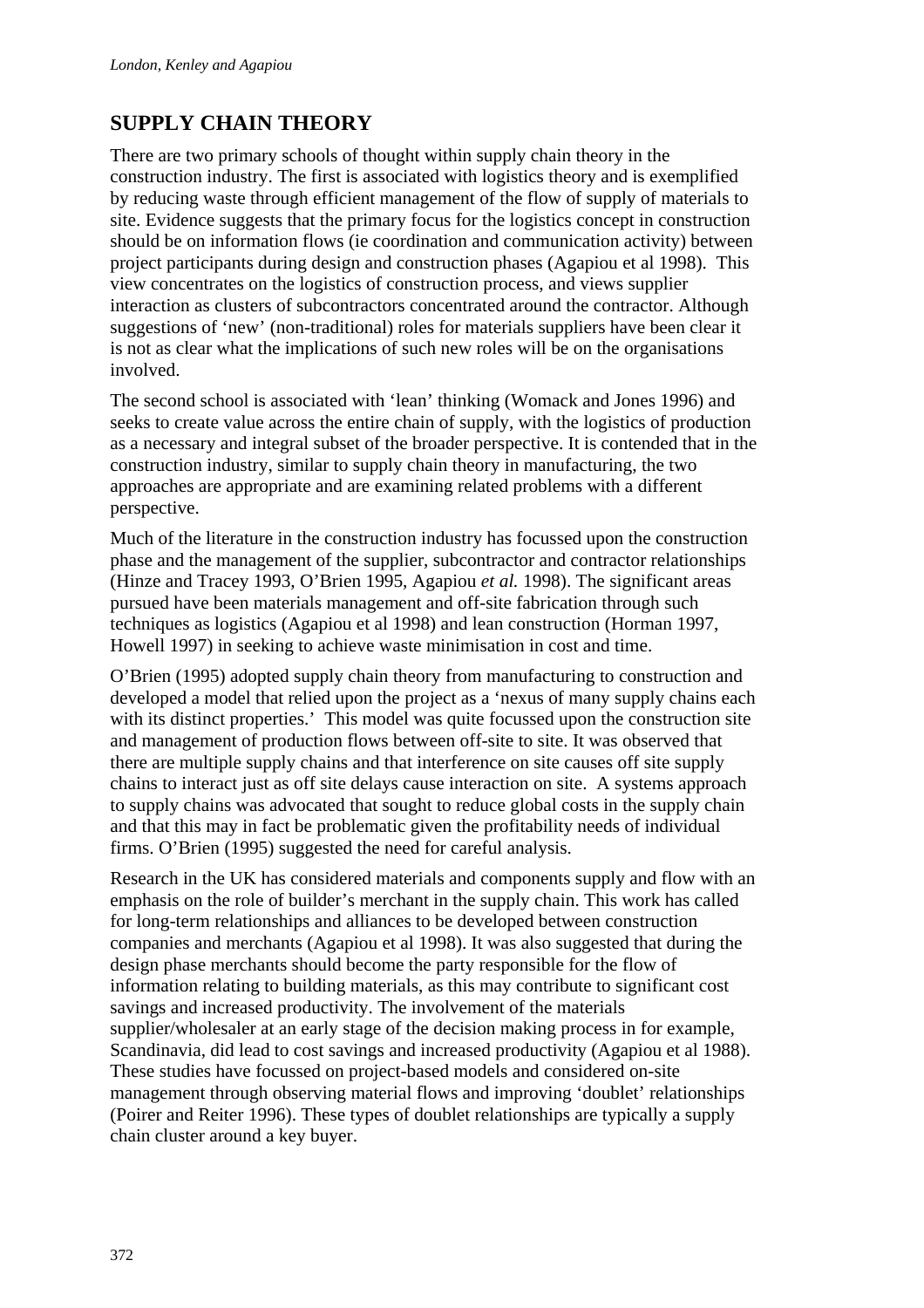Similar supply chain clusters such as the construction site management are evident throughout the building procurement process. The potential for clusters has been identified by Tombesi' (1997) design cluster. It is suggested at this point that supply chain networks may be distinguished from clusters in that the network is the chain of directional interconnected clusters.

The following definition and Figure 2 exemplify the broader perspective of supply chain management. Its application to the construction industry is worthy of investigation.

*A supply chain is a system through which organisations deliver their products and services to their customers* (Poirer & Reiter 1996: 3)



**Figure 2**: Supply Chains (Poirer & Reiter 1996 p6)

A more significant interpretation of supply chain management by Christopher (1993) involves understanding that the production phase, ie. construction phase, should not be seen in isolation as the upstream decisions affect projects significantly and are therefore an integral component of supply chain management. To do so, loses sight of the importance of the inception and design phase where the value of the product to the eventual customer is defined. The following definition underpins this broader approach:

*Supply Chain Management is the network of organisations that are involved through upstream and downstream linkages, in the different processes and activities that produce value in the form of products and services in the hands of the ultimate consumer.* (Christopher 1993)

To date, this role has largely been transferred to the contractor and subcontractors and clients have tended to buffer themselves from the financial risk and management responsibility. It is suggested that the management of upstream and downstream linkages needs to be 'pulled' through from the 'customer' or in the case of the construction industry, the client. The potential role the client will play is in need of investigation to assist managing a number of such 'doublet' relationships, or single links, in the procurement of buildings.

Interestingly, there is currently considerable interest in the market place in the potential benefits from supply chain management. Anticipated benefits listed by the Australian Commonwealth include:

- faster response times:
- less waste;
- reduced inventory holdings: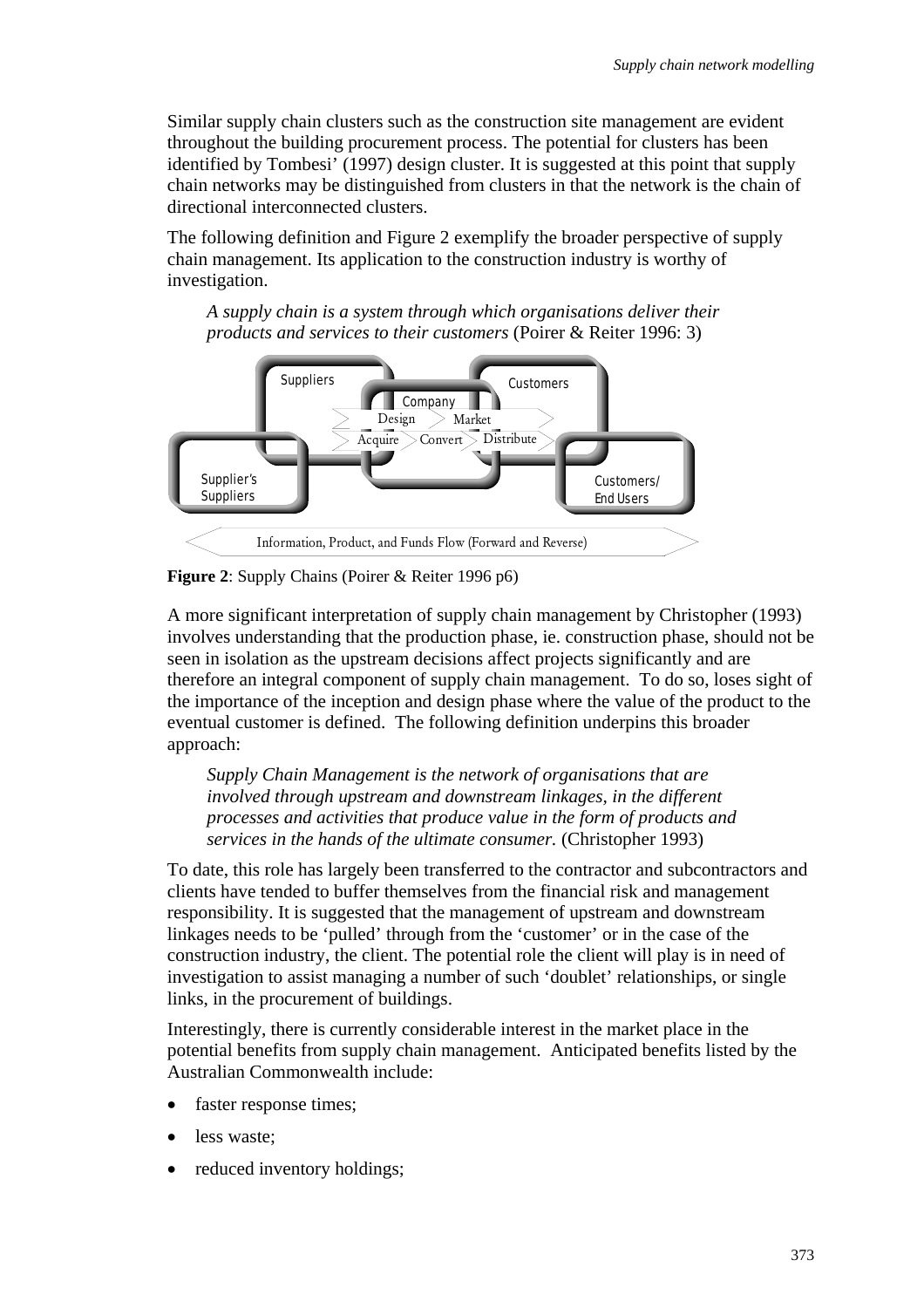- increased return on investment;
- more effective information flow;
- less cost:
- more profit; (DIST 1998).

It has been established in manufacturing that the greatest successes in managing the upstream and downstream linkages have been in those supply chains where strategic alliances have been developed between key parties and longer term relationships have been developed across the entire network (Poirer and Reiter 1996). In the construction industry, selected readings support an approach to SCM in this holistic manner (Weston and Gibson 1993; APCC 1997; DIST 1998) although it seems little research has yet embraced these concepts.

#### **Strategic Alliances**

Increasingly there has been a blurring of boundaries between *competition* and *cooperation* in certain industry groups. In the recent past, strategic alliances could be found among competing firms in the automobile, computer, aerospace, oil, gas, mining and telecommunication industries (Ramu 1997). The formation of alliances is not a new phenomenon although relatively new to the building industry. It is often seen merely as an extension of the concept of partnering.

Strategic alliances are collaborations between firms and can take varying forms. They may be used to;

- enter new markets,
- access new technologies and
- achieve economies of scale.

Alliances have legal, economic and organisational elements.

Some of the larger client organisations involved with the construction industry are well placed to manage strategic relationships between key players in the supply chain by virtue of their purchasing power (Weston and Gibson 1993; NSW Govt 1996; APCC 1997). Weston and Gibson (1993) claim that successive contractual obligations can not be maintained by the US Army Corp of Engineers due to US legal regulations for equity and probity issues. They also maintain that these relationships have to be developed on a project by project basis through 'partnering' arrangements. However, the Australian literature indicates an acceptance that longer-term relationships are inevitable to manage the supply chain.

Within the Australian context the development of strategic alliances by government organisations is seen as integral to their role in the development of the industry's culture. Strategic alliances in this context are being considered in relation to the support for small to medium enterprises that make up much of the industry. The rationale for this is discussed in further detail later in this paper and is based upon the structure of the industry.

The structured strategic alliance in heavy engineering construction projects, tends to rely upon a concept of strategic alliance contracting for individual projects and appears to be a natural progression from the partnering concept (*The Weekend Australian* 18-19 May. 1998). It is possible that these alliances still maintain distinct organisational boundaries. The extension to the partnering concept is that the alliance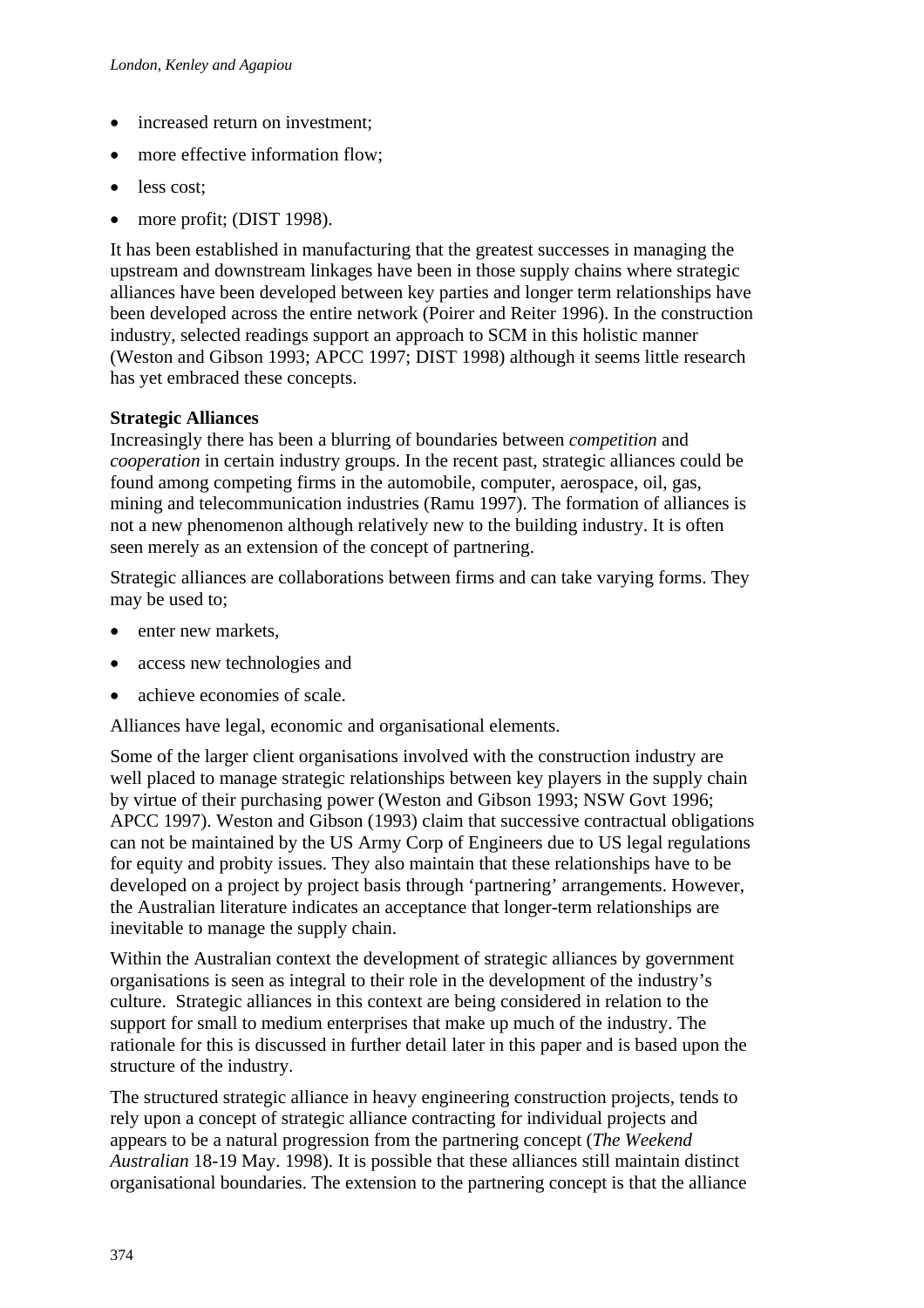is with firms who will play a major role in the operation and maintenance of the facility, thus developing an upstream linkage with key players involved in downstream events 'post' project procurement. Partnering in the construction industry has tended to concentrate upon developing those relationships particularly for the construction phase. Strategic alliance contracting in heavy engineering projects does not appear to involve suppliers at this stage and to date little is known regarding their legal, economic and organisational characteristics.

Examples of formal strategic partnering in the construction industry that are repetitive partnerships from project to project are not common. Such relationships where the boundaries of the partnership are outside projects are not well documented yet. There are limited examples of this and it is difficult to draw any firm conclusions. This suggests that there is scope to explore factors that might affect the linkages of networks and improve value across the entire supply chain through the development of strategic alliances between firms, particularly the small to medium enterprises. It also suggests that it may be worthwhile observing alliances in other industries.

True strategic alliances tend to be characterised by hybrid organisational arrangements that use resources and/or governance structures from more than one existing organisation (Borys and Jemison 1989). The formation of strategic alliances relies upon the development of networks (Ramu 1997) and to understand further, the factors that have been identified in other industries that affect the supplier-buyer relationship, a concept known as network sourcing is now investigated.

#### **Network sourcing**

It has been widely recognised that we are in the midst of an organisational revolution. Throughout the 1980s, organisations around the world responded to an increasingly competitive global business environment moving away from centrally coordinated, multi- level hierarchies and toward a variety of more flexible structures that closely resembled networks rather than traditional pyramids. These networks - clusters of firms or specialist units coordinated by market mechanisms instead of chains of commands - are viewed by both their members and management scholars as better suited than other forms to many of today's demanding environments (Miles and Snow 1992).

It could be said that firms within the construction industry are largely familiar with the need for flexible structures as each firm simply responds to project needs. Projects require a large degree of flexibility and firms consistently attach themselves to the 'larger organisation' known as the temporary construction project organisation (Jennings and Kenley 1996). There is potential for further investigation into the types of organisational arrangements that arise between firms in the construction industry.

Ramu (1994) categorised networks in general into four groups, based on both intra and inter business unit networks, including vertical (franchising, subcontracting), diagonal (interdisciplinary), horizontal (alliances) and internal (profit centres, strategic business units). The linkages between the units are explained by two key variables involving capital and operation. That is, they are economically based with distinctive organisational structures.

Miles and Snow (1992) who suggested that networks of firms were either stable, internal or dynamic dependent upon the type of linkages proposed an alternative typology. This model favoured that the type of linkages were not the causes for network failures but rather the management of the network. It was claimed that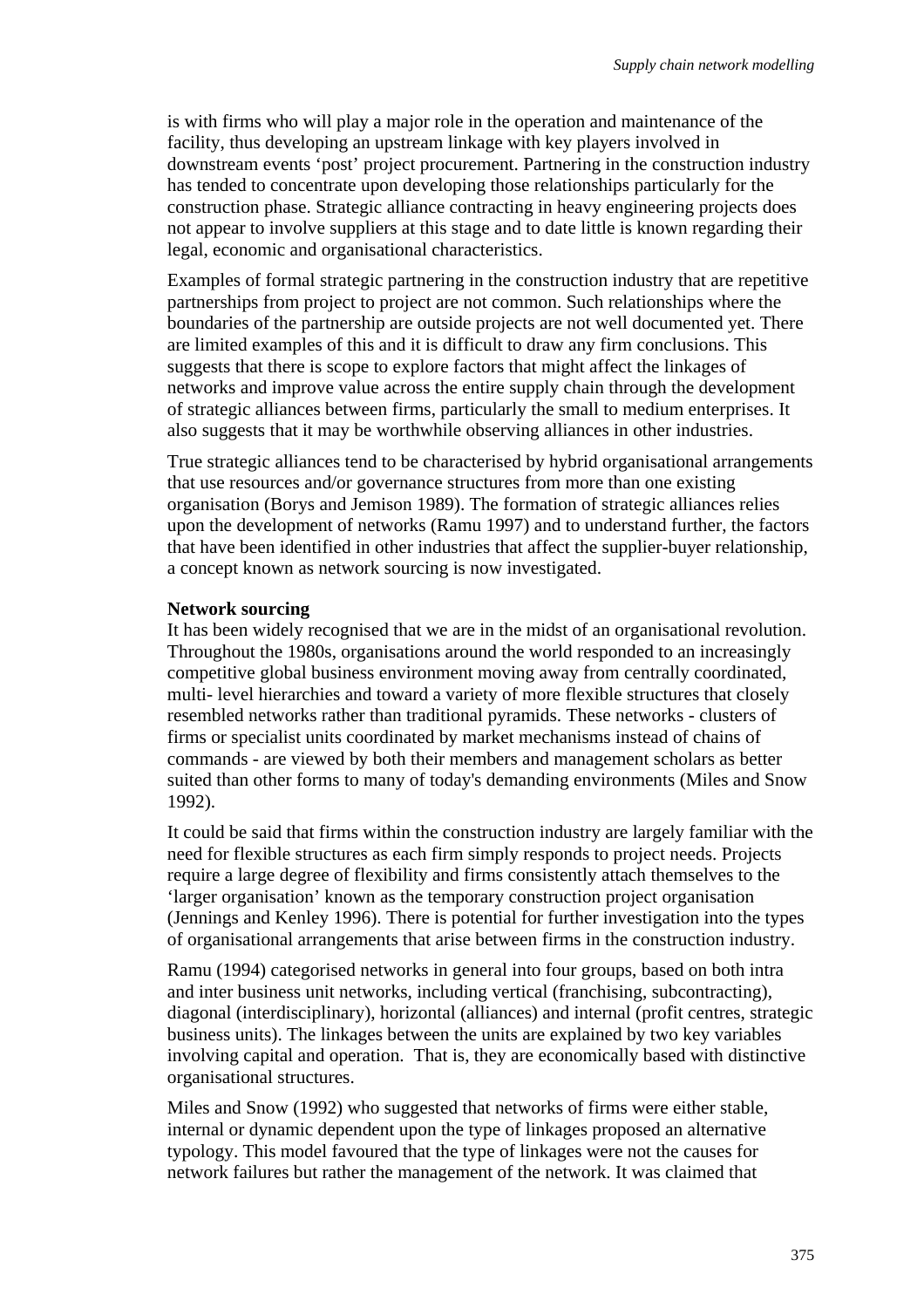management failures were caused by a lack of understanding and violation of the logic behind the structure of the linkages.

Further to these two approaches, Hines' (1996) research on buyer-supplier relationships can assist in understanding interfirm relationships between networks. He suggested that the literature regarding the buyer -supplier relationships could be categorised into three groups. The three schools are the

- 1. Trust school
- 2. Partnership school
- 3. Japanese school

Within the Trust School the general view emerges that the causal features of the type of beneficial relationships suggested are primarily due to a complex mix of social and moral norms, with technological, economic and government policies also of some importance. There is therefore some suggestion that such approaches may be more difficult, or even impossible, given the set of external and internal factors in the Western world.

The Partnership School suggests that relationships should be developed on the basis of partnership on the creation of one-to-one basis with individual strategic suppliers, with the emphasis on the formal creation of the partnership. This primarily UK model, plays down the potential problems of cultural specificity by following an approach designed to form relationships of the type exhibited in Japan (Hines 1996).

The third approach, which appears to take the middle ground of the above schools, the Japanese school suggests that although conditions are different in the West, a somewhat modified or developed Japanese-style approach can be translated to other cultures. A number of authors describe the route to developing the desired supplierbuyer relationship in this (Hines 1996) and it involves supplier grading, supplier coordination and development.

The network-sourcing model was developed within the Japanese school context (Hines 1996). A study using data collected on 40 Japanese companies within the automotive, electronics and capital equipment industries, through semi-structured interviews and questionnaires, identified and then illustrated the relationship between ten causal factors. The results of the study demonstrate that within network sourcing supplier coordination and supplier development have emerged as the critical causation factors. The following are definitions of supplier coordination and supplier development:

*Supplier coordination refers to the activities made by a customer to mould their suppliers into a common way of working, so that competitive advantage can be gained, particularly by removing inter-company waste. This type of coordination would involve areas such as; working to common quality standards, using the same paperwork system, shared transport and employing inter-company communication methods such as EDI. Supplier development refers to the activities made by a customer to help improve the strategies, so that suppliers could plan their processes more effectively, as well as the customer offering specific assistance to the suppliers in areas such as factory layout, setup time reduction and the operation of internal systems.* (Hines 1996 p12)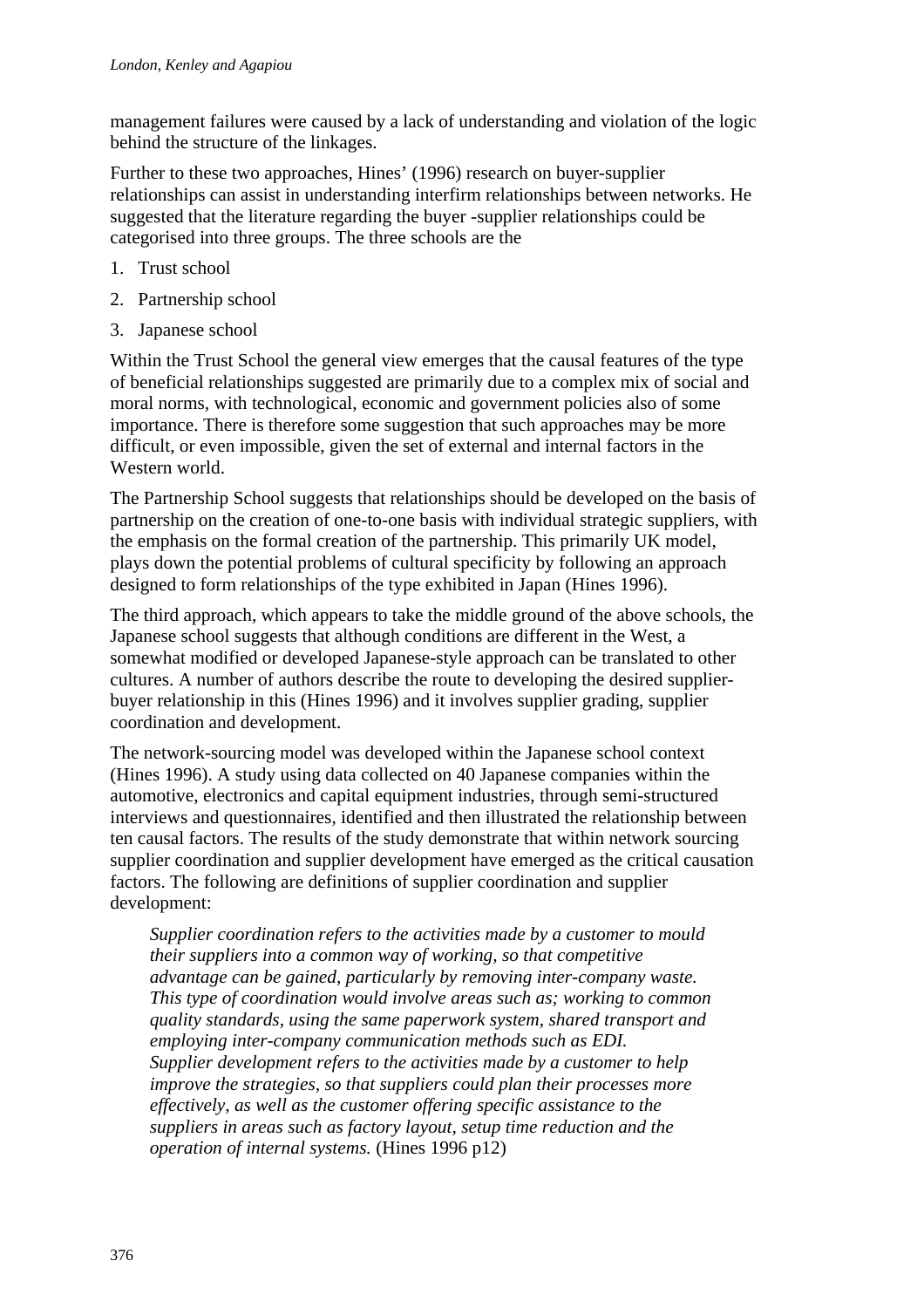It was suggested that to achieve a lean supplier network both of these activities must be undertaken simultaneously. It is interesting that Hines (1996) commented that in the West, the best organisations generally endeavour only to address one or other of these areas, with the majority of firms failing to address either.

In summary, it bears out that supply chain procurement modelling needs to be customer driven as they are in the most strategic position to coordinate upstream and downstream linkages at all levels in networks oriented to the primary task. The relevance of this to the procurement process in construction is that for clients to make decisions that impact on the supply chain linkages a fine grained understanding of the supply chain is required.

As noted earlier a number of authors have attempted this and studied supply chain clusters within projects for various phases (Eccles 1981; Peitroforte 1997; Tombesi 1997). Such studies included observing the information flows for the design and construction of a curtain wall, relationships and contractual agreements in construction and specialisation activities in design. This research builds upon these observations.

## **RESEARCH STRATEGY**

This paper provides the background to a small research project that will be undertaken in Australia this year. The general research problem is concerned with investigating the networks in supply chains in a small construction market in a remote area. The study will consider loosely structured research questions:

What networks are operating as you move progressively down a supply chain?

What is the nature of these supply chains and what issues concern producerstakeholders (London 1997) involved in the supply chain networks?

To explore these questions two supply chains will be selected and suppliers to each party involved in the construction contract along the supply chain will be interviewed. The initial point of reference for the supply chain will be three small to medium sized contracting firms who will provide details regarding projects that they are currently managing. The contractors' suppliers will then be interviewed and then their suppliers and so on until a 'rich picture' of the relationships is developed. At this stage this research is exploratory in nature and seeks to illuminate the general research problem. One of the premises of this study is that interesting patterns may arise through observation of the various interleaving supply chains across a number of projects. The few construction supply chain studies that have been carried out in the past have concentrated on single case studies whereas this exploratory study will consider the range of projects that are operating simultaneously within a firm's sphere of influence.

The data collection will involve recording semi-structured interviews and at this stage it is expected that approximately nine to twelve interviews will be carried out. The data will form the basis for interview transcriptions that will be coded and categorised. Industry participants for the study will be selected from those associated with the industry partners supporting this research program. The analysis and results of the study will be available next year.

## **CONCLUSION**

The literature of supply chain theory and modelling was reviewed and analysed in this paper. One of the main claims in this paper is that there are two approaches to supply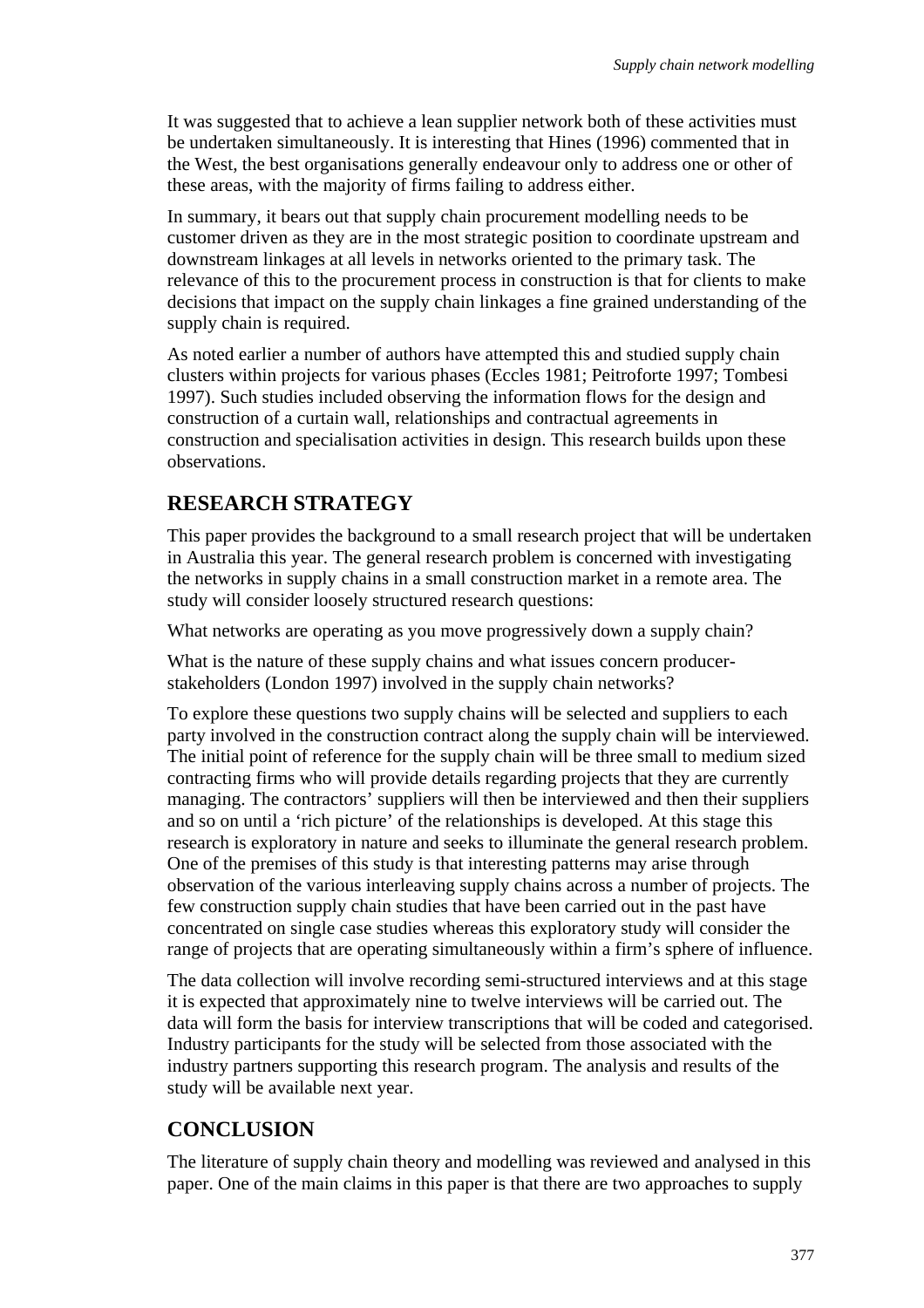chain management in the construction industry. The strategic management approach was taken for this research since the understanding of informal and formal alliances and the associated network relationships will provide the broad framework for supply chain management that the logistics approach has not achieved. To further this research, a strategy was proposed that would involve an exploratory study of the general research problem of investigating supply chain networks identified in a small market. The results of this first stage of research will begin to inform decision-makers of the impact on small to medium enterprises of the supply chain management concept. The results of this research project involving case studies will be available next year. It is expected that the study will highlight further research areas.

### **ACKNOWLEDGEMENT**

Acknowledgement and thanks is offered for support to this project by the Australian Research Council and Victorian Department of Infrastructure for the provision of an Australian Postgraduate Award (industry). The support of the Northern Territory Department of Transport and Works is also gratefully acknowledged.

### **REFERENCES**

- Australian Procurement Construction Council (1997). National Action on Small to Medium Enterprises in Government Procurement. Perth.
- Agapiou, A., L.E. Clausen, R. Flanagan, G. Norman, and D. Notman (1998) The Role of logistics in the materials flow control process. *Construction Management and Economics* **16**(2), 131-137
- Borys, B. and D.B. Jemison (1989). Hybrid arrangements as strategic alliances: theoretical issues in organisational combinations. *Academy of Management Review* **14**(2), 234- 249.
- DIST (1997) Supply chain partnerships program: building more profitable inter-organisational relationships. Canberra, ACT.
- DIST (1998) Building growth foundations for Australia's future. Canberra, Aus, Commonwealth Dept of Industry, Science and Technology.
- Eccles, R. (1981) The quasi-firm in the construction industry. *Economic Behaviour and Organization* **2**(4), 335-357.
- Gyles, P. (1992) *Royal Commission into the Productivity of the New South Wales Building Industry*, NSW, Australia
- Hines, P. (1994) *Creating world-class suppliers*. London; Pitman.
- Hines, P. (1996) Network sourcing: a discussion of causality within the buyer-supplier relationship. *European Journal of Purchasing and Supply Management* **2**(1), 7-20.
- Hinze, J., and A. Tracey (1994) The contractor-subcontractor relationship: the subcontractor's view. *Journal of Construction Engineering and Management* **120**(2), 274-287.
- Horman, M., R. Kenley, and V. Jennings (1997) A lean approach to construction: a historical case study. *Procs Conference Lean Construction*, Gold Coast, Aust., 63-75.
- Jennings, I. and R. Kenley (1997) Integrating complexity. In: *Procs CIB W65 Symposium for The Organisation and Management of Construction*, Glasgow, UK, 339-351.
- London, K.A. (1997) *The Development of a Post Occupancy Evaluation Model Based upon a Systems Approach*, Unpublished Masters thesis, University of Newcastle, Newcastle, Australia